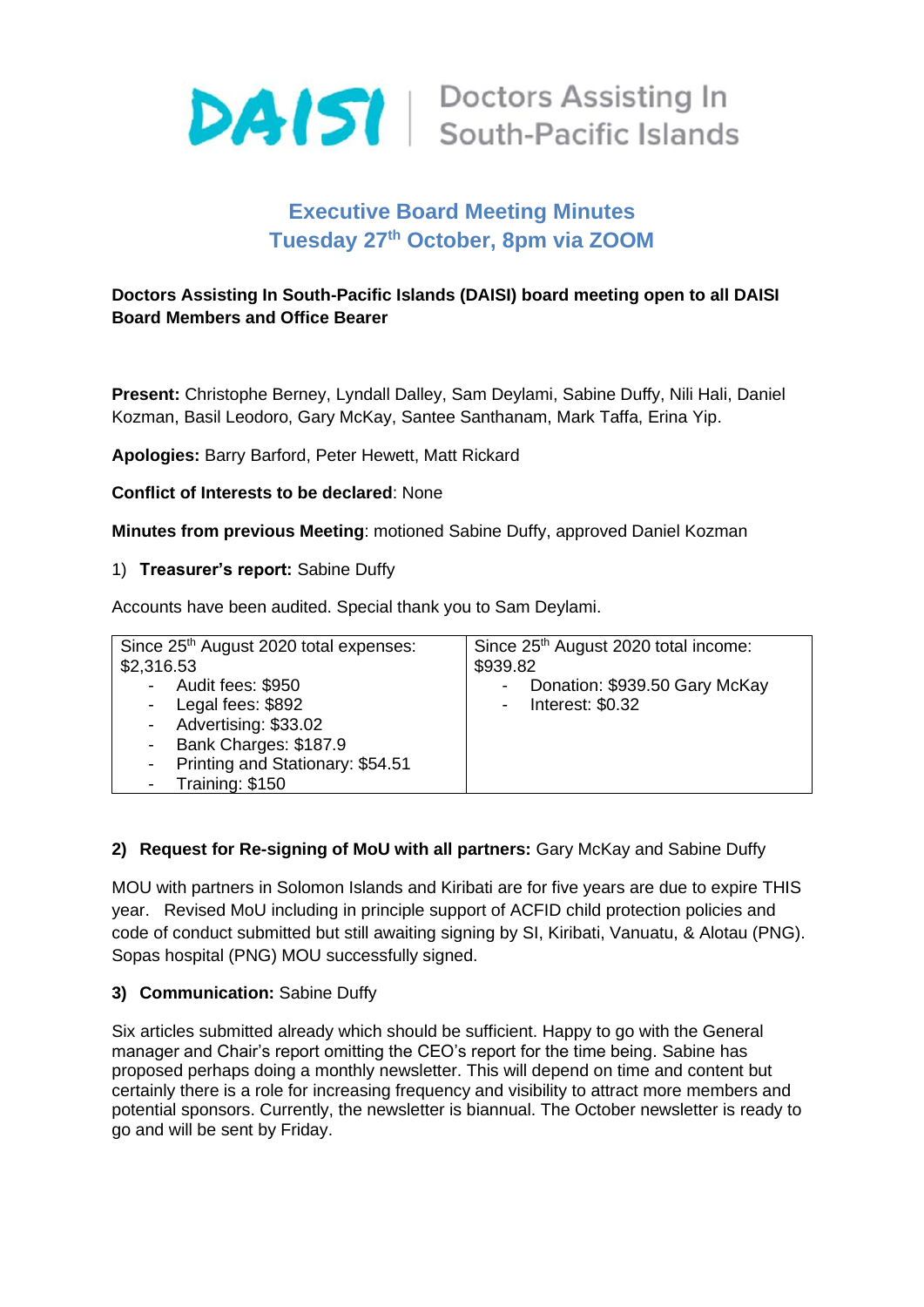## **4) Bank Accounts:** Sabine Duffy

ANZ Bank signatories have been established. We just need Matt Rickard to go back to his bank and provide them with his middle two names and we can then apply for new internet banking rules. Carina and Chris need to identify themselves with ANZ to create their profiles. Sabine will send requirement details.

## **5) Public Liability Insurance:** Sabine Duffy

Currently DAISI does not have Public liability insurance. Originally, it was asked for overseas activities to be included in the application for Public liability, but this was not considered within the insurers' risk appetite. We are now in the process of reapplying just for public liability for our activities here in Australia. One quote has been received and two more quotes have been requested.

So far, the quote is \$1,384.00 (one thousand, three hundred and eighty-four dollars) to cover the association liability with a few more inclusions. It is from CGU and covers professional liability, management liability, association liability, employment practices liability, employee fraud or dishonesty up to a Hundred thousand and superannuation trustee's liability. So that is for the association and then you must have public liability for the volunteers.

## **6) Professional Indemnity during overseas trips:** Chris Berney

Chris Berney volunteers for charities in Africa and all their volunteers are covered by the charity's medical indemnity. He feels it should be the same for DAISI's volunteers. He recommended that we contact the Melissa Mason (melissa.mason@mercyships.org) to ask about medical indemnity. The consensus was that most of the executive and office bearers felt that individual indemnity would still be required but obviously we would not advertise this amongst our South Pacific Island partners. Nili will check to see if there has been a previous precedent of suing an Australian doctor for working in the South Pacific. This will be presented at the next meeting. Sabine will contact Melissa Mason at Mercyships.

## **7) ACFID Application and ABN change update:** Sabine Duffy

The ACFID application is a long process where we must link all our procedures and policies with our projects and overseas partners. We have most written policies and we now need to create the practical links. Fortunately, Sabine has contacts with Corinne who works for an accredited charity and is a consultant specialised in DFAT accreditations who has kindly assisted with templates and trackers.

Recently, DAISI applied to become a public company limited by guarantee. The new ABN is created and valid but we are waiting for the deductible gift recipient status to be transferred to the new ABN. In the meantime, we are still using the old ABN. During the transition, there could be a day or two where DAISI may have no ABN. It is important once the new ABN is registered that we delete the old ABN and all references to it on our pamphlets, website etc.

## 8) **Next shipping container arrangements:** Mark Taffa

We have enough equipment to send a full shipping container. Barry Barford was an apology and suggested that limited container loads (LCL) can sometimes be less hassle than full container loads (FCL) avoiding bond security issues, HS codes, hold-ups on arrival etc so this is something we need to explore. Currently we only have just over \$5,000.00 (five